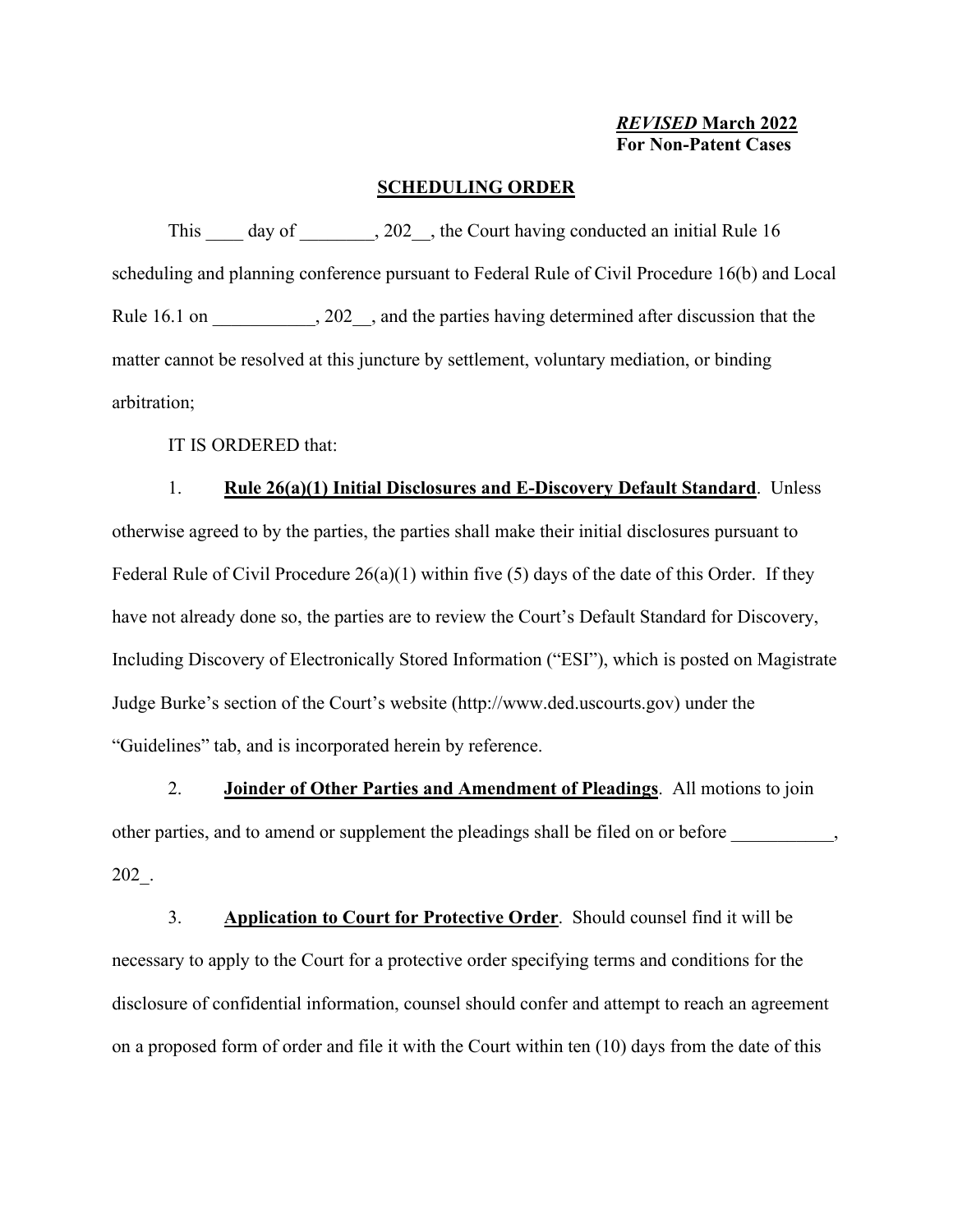Order. Should counsel be unable to reach an agreement on a proposed form of order, counsel must follow the provisions of Paragraph 6(g) below.

Any proposed protective order must include the following paragraph:

Other Proceedings. By entering this order and limiting the disclosure of information in this case, the Court does not intend to preclude another court from finding that information may be relevant and subject to disclosure in another case. Any person or party subject to this order who becomes subject to a motion to disclose another party's information designated "confidential" [the parties should list any other level of designation, such as "highly confidential," which may be provided for in the protective order] pursuant to this order shall promptly notify that party of the motion so that the party may have an opportunity to appear and be heard on whether that information should be disclosed.

4. **Papers Filed Under Seal**. When filing papers under seal, counsel shall follow the District Court's policy on Filing Sealed Civil Documents in CM/ECF and section G of the Administrative Procedures Governing Filing and Service by Electronic Means. A redacted version of any sealed document shall be filed electronically within seven (7) days of the filing of the sealed document.

Should any party intend to request to seal or redact all or any portion of a transcript of a court proceeding (including a teleconference), such party should expressly note that intent at the start of the court proceeding. Should the party subsequently choose to make a request for sealing or redaction, it must, promptly after the completion of the transcript, file with the Court a motion for sealing/redaction, and include as attachments: (1) a copy of the complete transcript highlighted so the Court can easily identify and read the text proposed to be sealed/redacted; and (2) a copy of the proposed redacted/sealed transcript. With its request, the party seeking redactions must demonstrate why there is good cause for the redactions and why disclosure of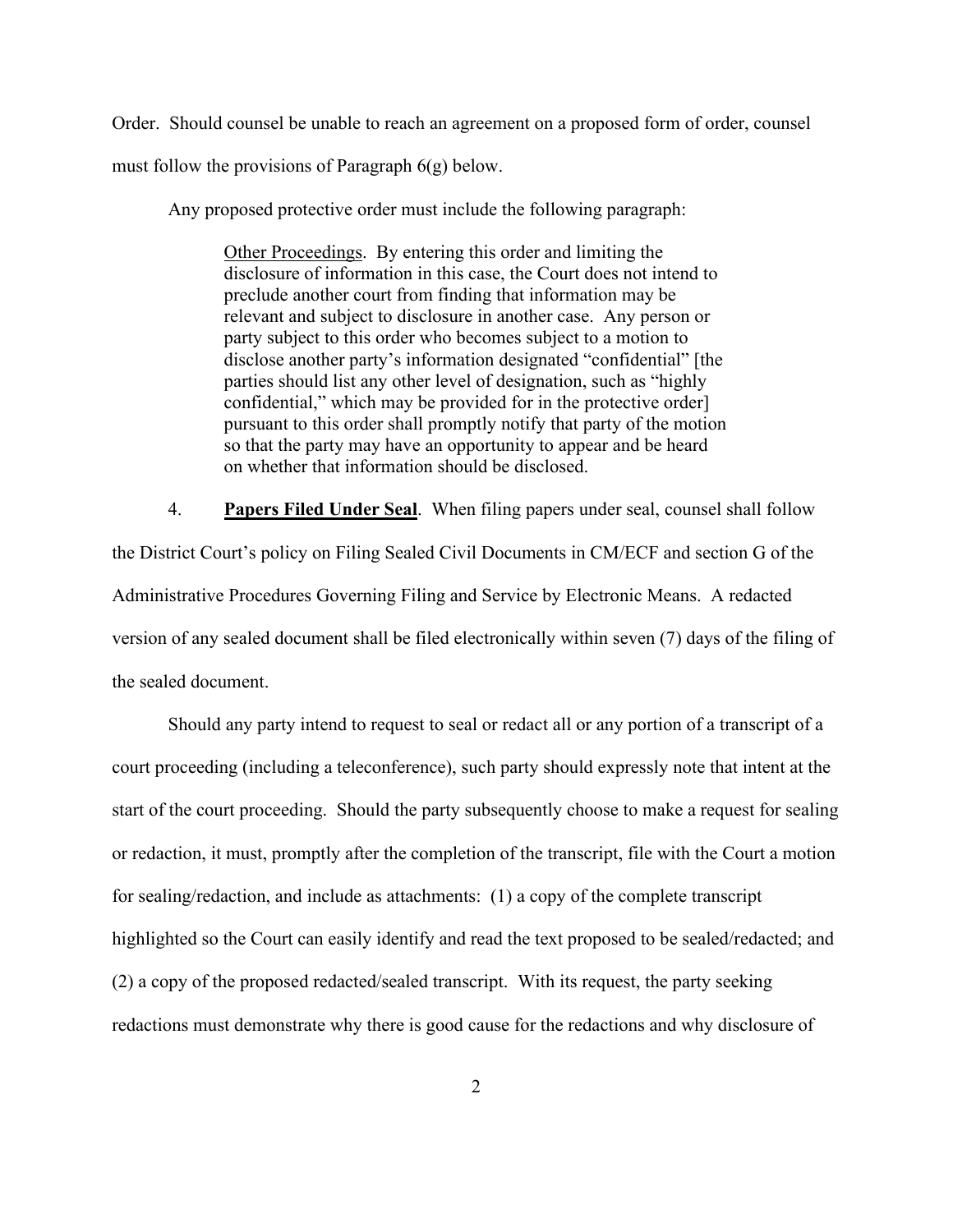the redacted material would work a clearly defined and serious injury to the party seeking redaction.

5. **Courtesy Copies**. The parties shall provide to the Court two (2) courtesy copies of all briefs and any other document filed in support of any briefs (i.e., appendices, exhibits, declarations, affidavits, etc.). This provision also applies to papers filed under seal. Unless ordered differently by the Court, such copies must be provided to the Court by no later than noon the business day after the filing is made electronically.

6. **Discovery**. Unless otherwise ordered by the Court, the limitations on discovery set forth in Local Rule 26.1 shall be strictly observed.

a. Discovery Cut Off. All discovery in this case shall be initiated so that it will be completed on or before \_\_\_\_\_\_\_\_, 202\_.

b. Document Production. Document production shall be substantially complete by \_\_\_\_\_\_\_\_\_, 202.

c. Requests for Admission. A maximum of requests for admission are permitted for each side.

d. Interrogatories.

i. A maximum of \_\_\_ interrogatories, including contention interrogatories, are permitted for each side.

ii. The Court encourages the parties to serve and respond to contention interrogatories early in the case. In the absence of agreement among the parties, contention interrogatories, if served, shall first be addressed by the party with the burden of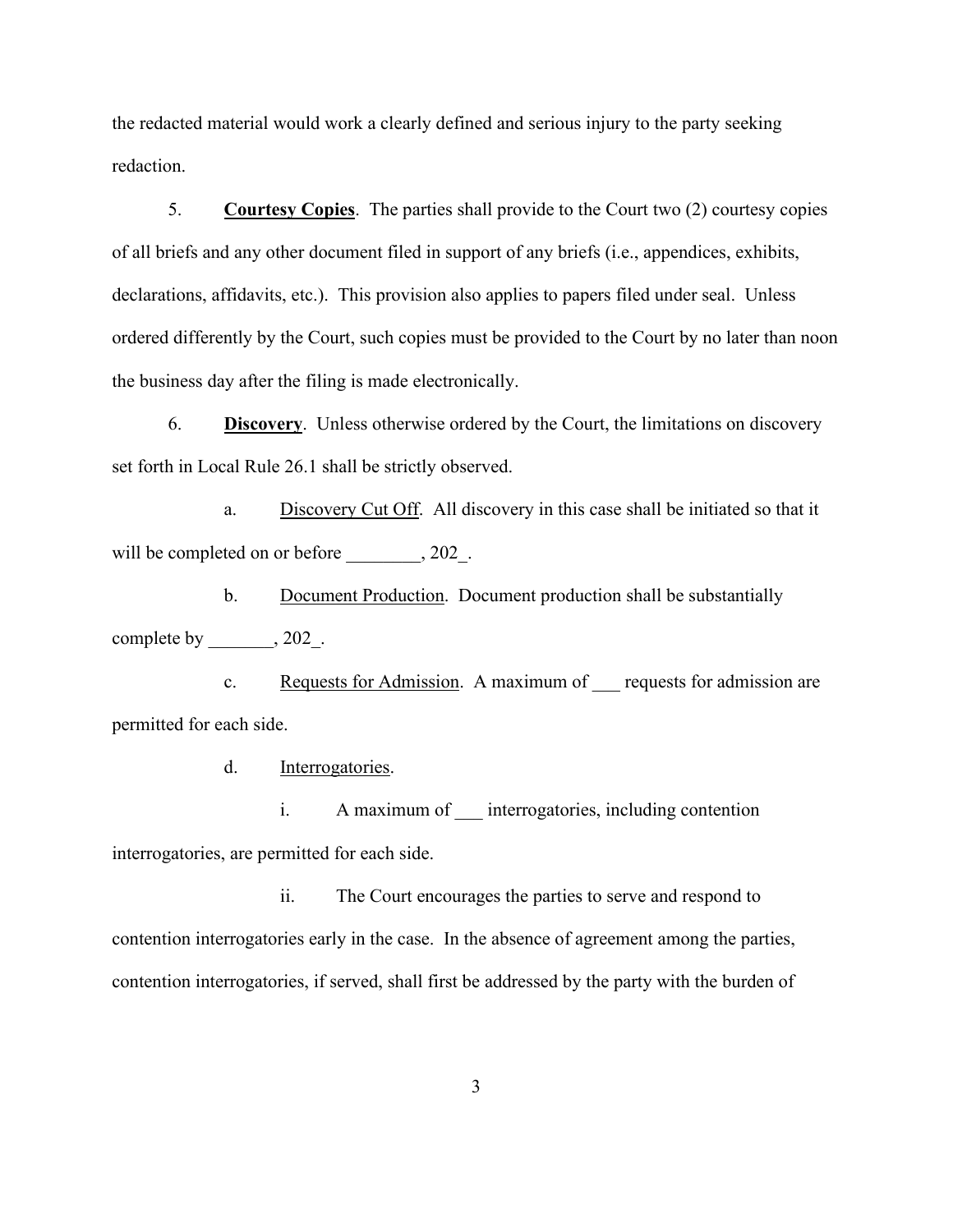proof. The adequacy of all interrogatory answers shall, in part, be judged by the level of detail each party provides; i.e., the more detail a party provides, the more detail a party shall receive.

e. Depositions.

i. Limitation on Hours for Deposition Discovery. Each side is limited to a total of hours of taking testimony by deposition upon oral examination.

ii. Location of Depositions. Any party or representative (officer, director, or managing agent) of a party filing a civil action in this Court must ordinarily be required, upon request, to submit to a deposition at a place designated within this district. Exceptions to this general rule may be made by order of the Court. A defendant who becomes a counterclaimant, cross-claimant, or third-party plaintiff shall be considered as having filed an action in this Court for the purpose of this provision.

#### f. Disclosure of Expert Testimony.

i. Expert Reports. For the party who has the initial burden of proof on the subject matter, the initial Federal Rule  $26(a)(2)$  disclosure of expert testimony is due on or before \_\_\_\_\_\_\_\_\_, 202\_. The supplemental disclosure to contradict or rebut evidence on the same matter identified by another party is due on or before \_\_\_\_\_\_\_\_\_\_, 202\_. Reply expert reports from the party with the initial burden of proof are due on or before \_\_\_\_\_\_\_\_\_\_\_, 202\_. No other expert reports will be permitted without either the consent of all parties or leave of the Court. Along with the submissions of the expert reports, the parties shall advise of the dates and times of their experts' availability for deposition.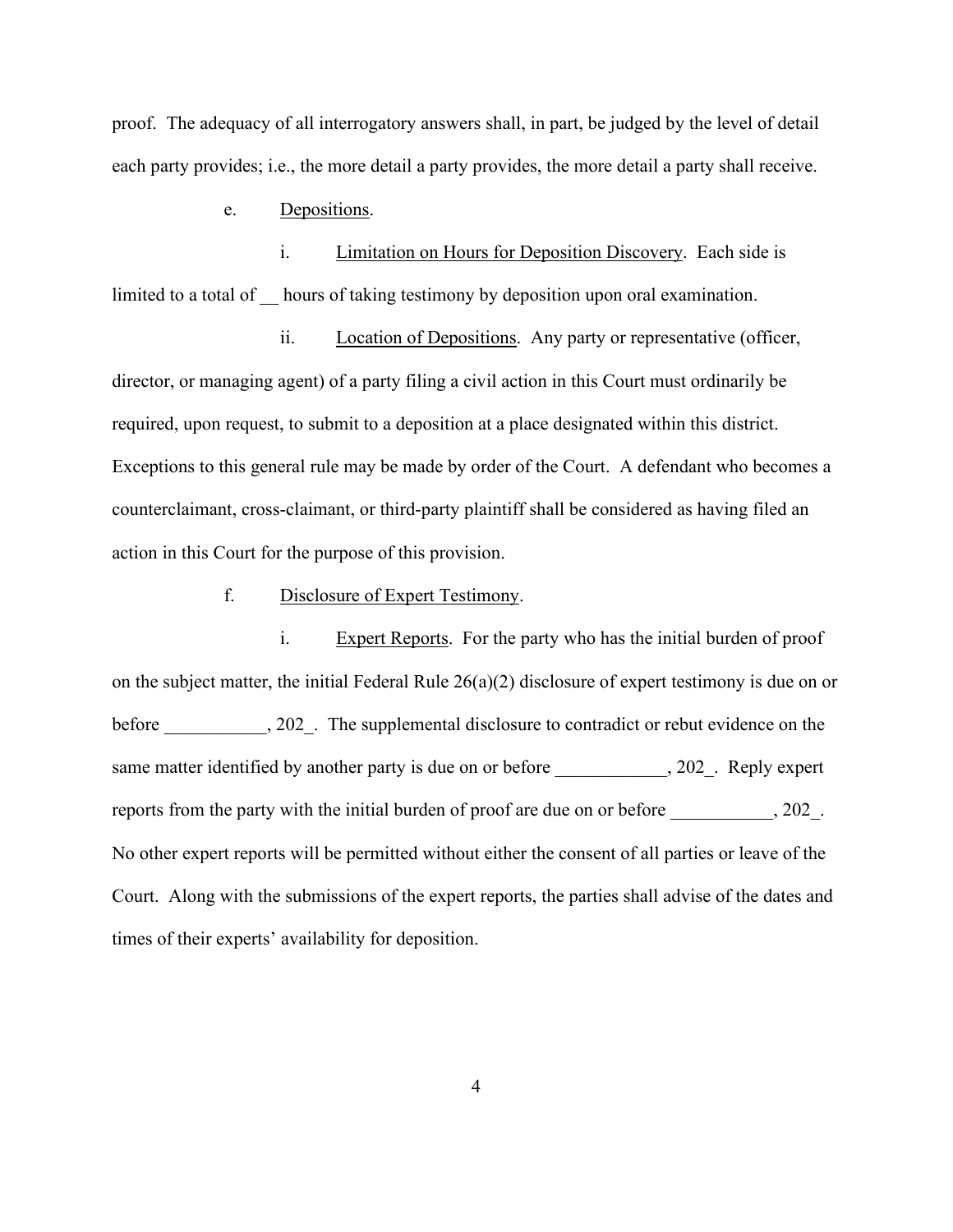ii. Expert Report Supplementation. The parties agree they [will] [will] not] [CHOOSE ONE] permit expert declarations to be filed in connection with motions briefing (including case-dispositive motions).

iii. Objections to Expert Testimony. To the extent any objection to expert testimony is made pursuant to the principles announced in *Daubert v. Merrell Dow Pharm., Inc.*, 509 U.S. 579 (1993), as incorporated in Federal Rule of Evidence 702, it shall be made by motion no later than the deadline for dispositive motions set forth herein, unless otherwise ordered by the Court.

g. Discovery Matters and Disputes Relating to Protective Orders.

i. Any discovery motion filed without first complying with the following procedures will be denied without prejudice to renew pursuant to these procedures.

ii. Should counsel find, after good faith efforts—including *verbal* communication among Delaware and Lead Counsel for all parties to the dispute—that they are unable to resolve a discovery matter or a dispute regarding a protective order (other than that involving the initial drafting of a protective order, which is discussed further below), the parties involved in the discovery matter or protective order dispute shall file a joint letter in substantially the following form:

Dear Judge Burke:

The parties in the above-referenced matter write to request the scheduling of a discovery teleconference.

The following attorneys, including at least one Delaware Counsel and at least one Lead Counsel per party, participated in a verbal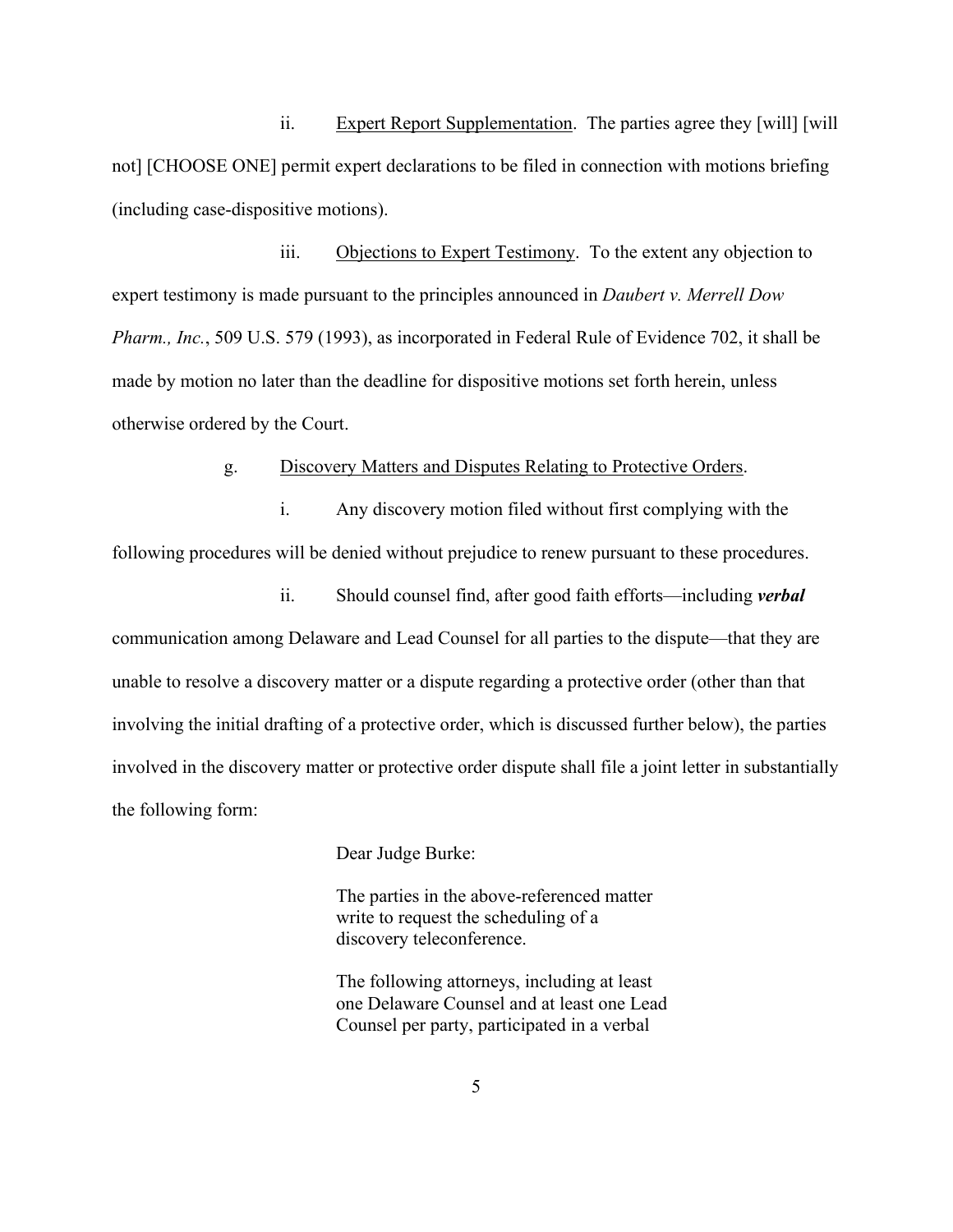meet-and-confer (in person and/or by telephone) on the following date(s):

Delaware Counsel:

Lead Counsel:

The disputes requiring judicial attention are listed below:

[provide here a non-argumentative list of disputes requiring judicial attention]

iii. The moving party (i.e., the party seeking relief from the Court)

should also file a "Motion For Teleconference To Resolve Discovery Dispute." The suggested text for this motion can be found in Judge Burke's section of the Court's website, in the "Forms" tab, under the heading "Discovery Matters - Motion to Resolve Discovery Dispute."

iv. The Court will thereafter set a discovery dispute telephone conference and a briefing schedule. The movant's opening letter brief shall include as attachments: (1) a proposed order, attached as an exhibit, setting out the nature of the relief requested of the Court; and (2) to the extent that the dispute relates to responses to certain discovery requests, an attached exhibit (or exhibits) containing the requests and the responses in dispute. To the extent that factual issues are disputed or are otherwise central to the Court's analysis, the parties shall attach as an exhibit (or exhibits) to their letter briefs sworn declarations or affidavits regarding those issues. The parties should also consult and follow Judge Burke's "Guidelines for Discovery Disputes," which is found in the "Guidelines" tab on Judge Burke's section of the District Court's website. The parties shall also comply with paragraph 5 regarding the submission of courtesy copies; if they fail to do so, the telephone conference may be cancelled.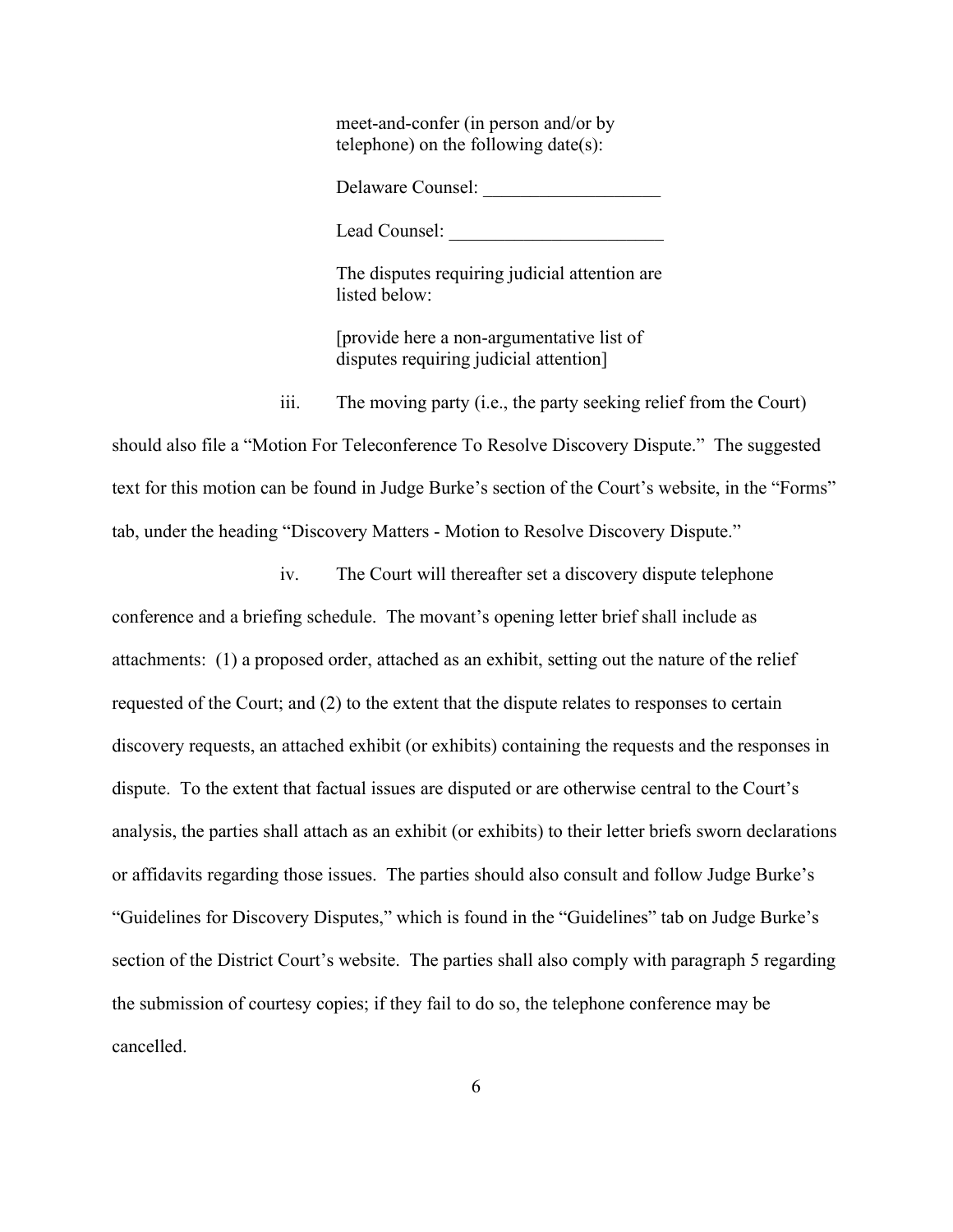v. Should the Court find further briefing necessary upon the

conclusion of the telephone conference, the Court will order it. Alternatively, the Court may choose to resolve the dispute prior to the telephone conference and will, in that event, cancel the conference.

vi. Should counsel find, after good faith efforts—including *verbal*

communication among Delaware and Lead Counsel for all parties to the dispute—that they are unable to resolve a dispute regarding the initial drafting of a protective order, the parties involved in the dispute shall file a joint letter in substantially the following form:

Dear Judge Burke:

The parties in the above-referenced matter write to request the scheduling of a teleconference to resolve a protective order dispute.

The following attorneys, including at least one Delaware Counsel and at least one Lead Counsel per party, participated in a verbal meet-and-confer (in person and/or by telephone) on the following date(s):

Delaware Counsel:

Lead Counsel:

The disputes requiring judicial attention are listed below:

[provide here a non-argumentative list of disputes requiring judicial attention]

vii. The parties shall also file a "Joint Motion For Teleconference To

Resolve Protective Order Dispute." The suggested text for this motion can be found in Judge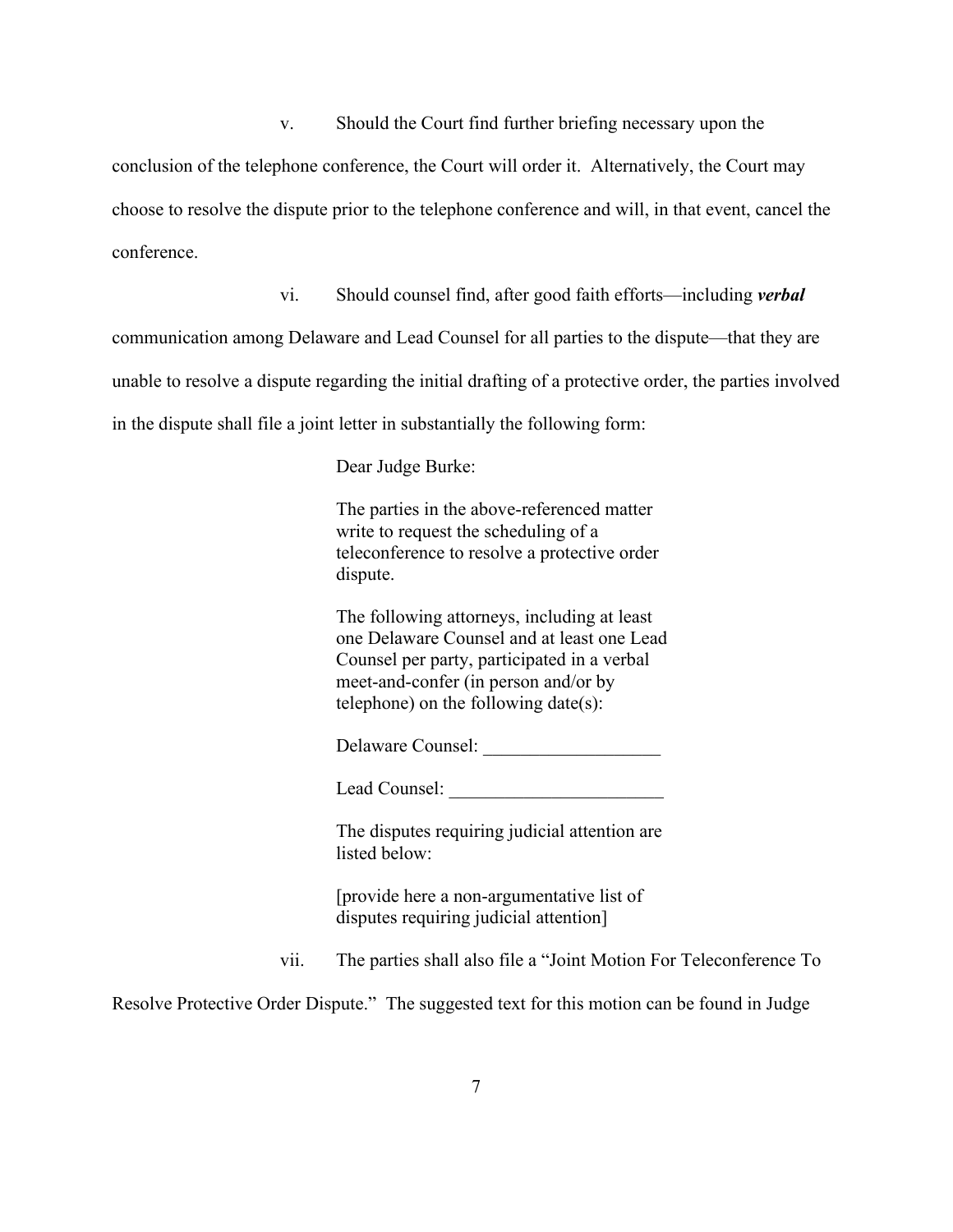Burke's section of the Court's website, in the "Forms" tab, under the heading "Discovery Matters - Joint Motion to Resolve Protective Order Dispute."

viii. The Court will thereafter set a protective order dispute teleconference and a briefing schedule. Along with their respective letter briefs, each side should include as an attachment the side's proposal as to how the content of the disputed portion(s) of the protective order should read. The parties shall also comply with paragraph 5 regarding the submission of courtesy copies; if they fail to do so, the telephone conference may be cancelled.

ix. Should the Court find further briefing necessary upon the conclusion of the telephone conference, the Court will order it. Alternatively, the Court may choose to resolve the dispute prior to the telephone conference and will, in that event, cancel the conference.

#### 7. **Motions to Amend**.

a. Any motion to amend a pleading shall *NOT* be accompanied by an opening brief but shall, instead, be accompanied by a letter, not to exceed three (3) single-spaced pages, describing the basis for the requested relief, and shall attach the proposed amended pleading as well as a "blackline" comparison to the prior pleading.

b. Within seven (7) days after the filing of a motion in compliance with this Order, any party opposing such a motion shall file a responsive letter, not to exceed five (5) single-spaced pages.

c. Within three (3) days thereafter, the moving party may file a reply letter, not to exceed two (2) single-spaced pages, and, by this same date, the parties may file a letter requesting a teleconference to address the motion to amend.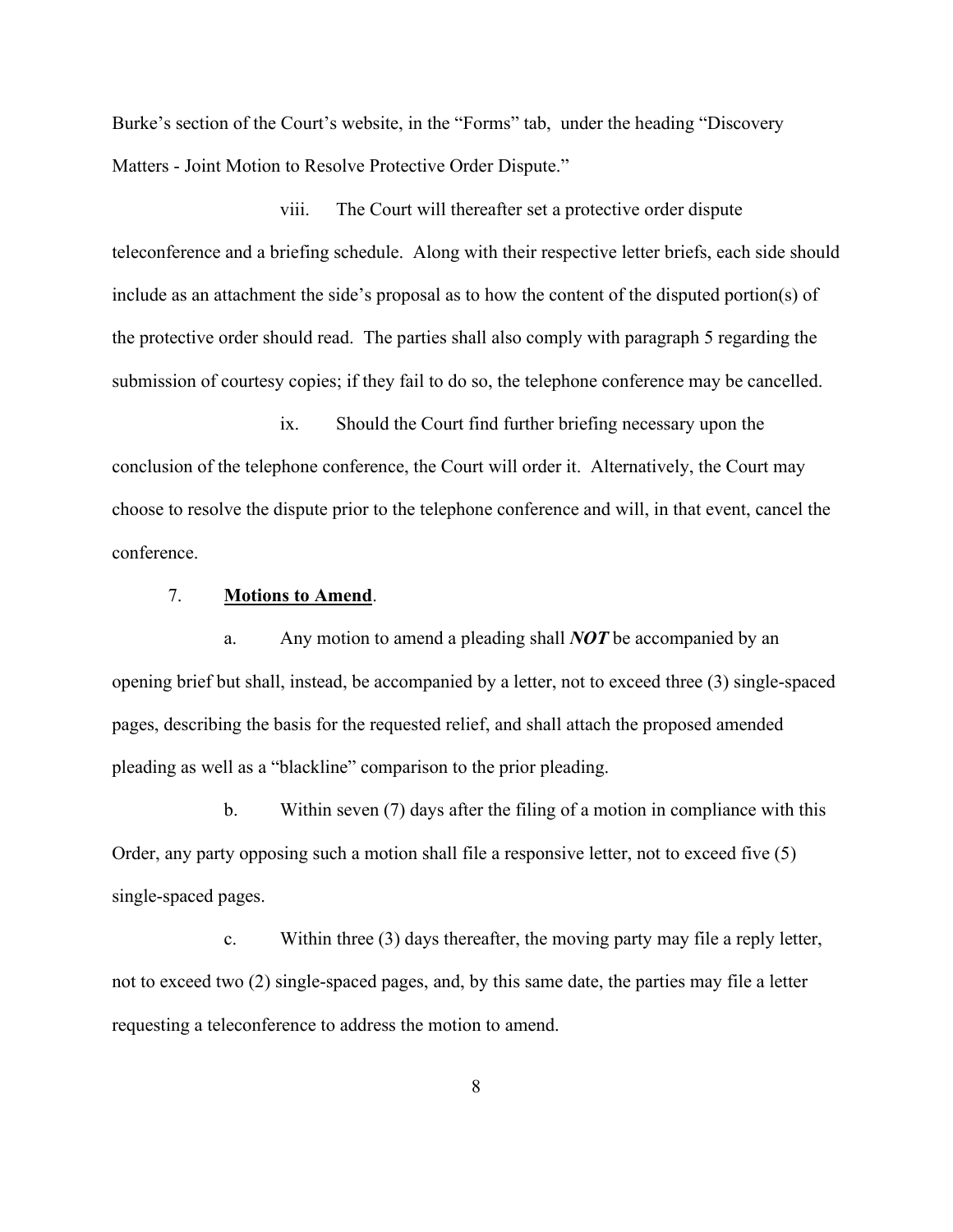## 8. **Motions to Strike**.

a. Any motion to strike any pleading or other document or testimony shall *NOT* be accompanied by an opening brief but shall, instead, be accompanied by a letter, not to exceed three (3) single-spaced pages, describing the basis for the requested relief, and shall attach the document to be stricken.

b. Within seven (7) days after the filing of a motion in compliance with this Order, any party opposing such a motion shall file a responsive letter, not to exceed five (5) single-spaced pages.

c. Within three (3) days thereafter, the moving party may file a reply letter, not to exceed two (2) single-spaced pages, and, by this same date, the parties may file a letter requesting a teleconference to address the motion to strike.

# 9. **Motions to Stay**.

a. Any motion to stay shall *NOT* be accompanied by an opening brief but shall, instead, be accompanied by a letter, not to exceed three (3) single-spaced pages, describing the basis for the requested relief.

b. Within seven (7) days after the filing of a motion in compliance with this Order, any party opposing such a motion shall file a responsive letter, not to exceed five (5) single-spaced pages.

c. Within three (3) days thereafter, the moving party may file a reply letter, not to exceed two (2) single-spaced pages, and, by this same date, the parties may file a letter requesting a teleconference to address the motion to stay.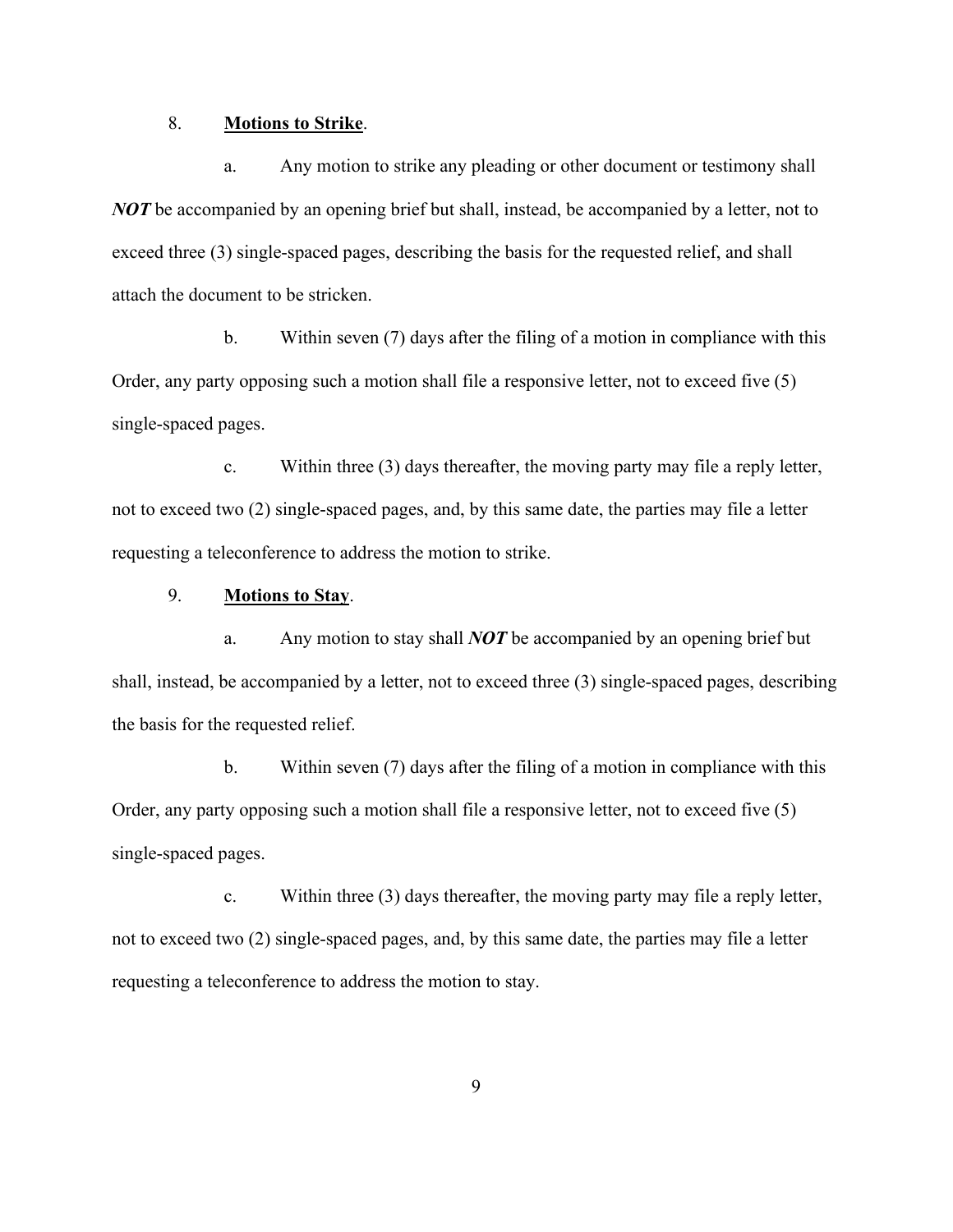10. **Interim Status Report**. On 202, counsel shall file a joint letter with the Court with an interim report on the nature of the matters in issue and the progress of discovery to date. Thereafter, if the Court deems it necessary, it will schedule a status conference.

#### 11. **Case Dispositive Motions**.

a. All case dispositive motions, an opening brief, and affidavits, if any, in support of the motion shall be served and filed on or before \_\_\_\_\_\_\_\_\_\_, 202\_ [a date approximately four months prior to the pretrial conference]. Briefing will be presented pursuant to the Court's Local Rules.

b. No early motions without leave. No case dispositive motion under Rule 56 may be filed more than ten (10) days before the above date without leave of the Court. A party seeking leave to file a case dispositive motion prior to ten (10) days before the deadline set forth above shall do so by filing a motion and an accompanying letter brief with the Court of no more than four (4) single-spaced pages, explaining the reasons why an earlier-filed motion should be permitted. If any party wishes to contest this request, it may do so by filing a responsive letter brief of no more than four (4) single-spaced pages, within seven (7) days from the date the requesting party filed its brief. No reply briefs shall be filed.

c. Concise Statement of Facts Requirement. Any motion for summary judgment shall be accompanied by a separate concise statement, not to exceed six pages, which details each material fact that the moving party contends is essential for the Court's resolution of the summary judgment motion (not the entire case) and as to which the moving party contends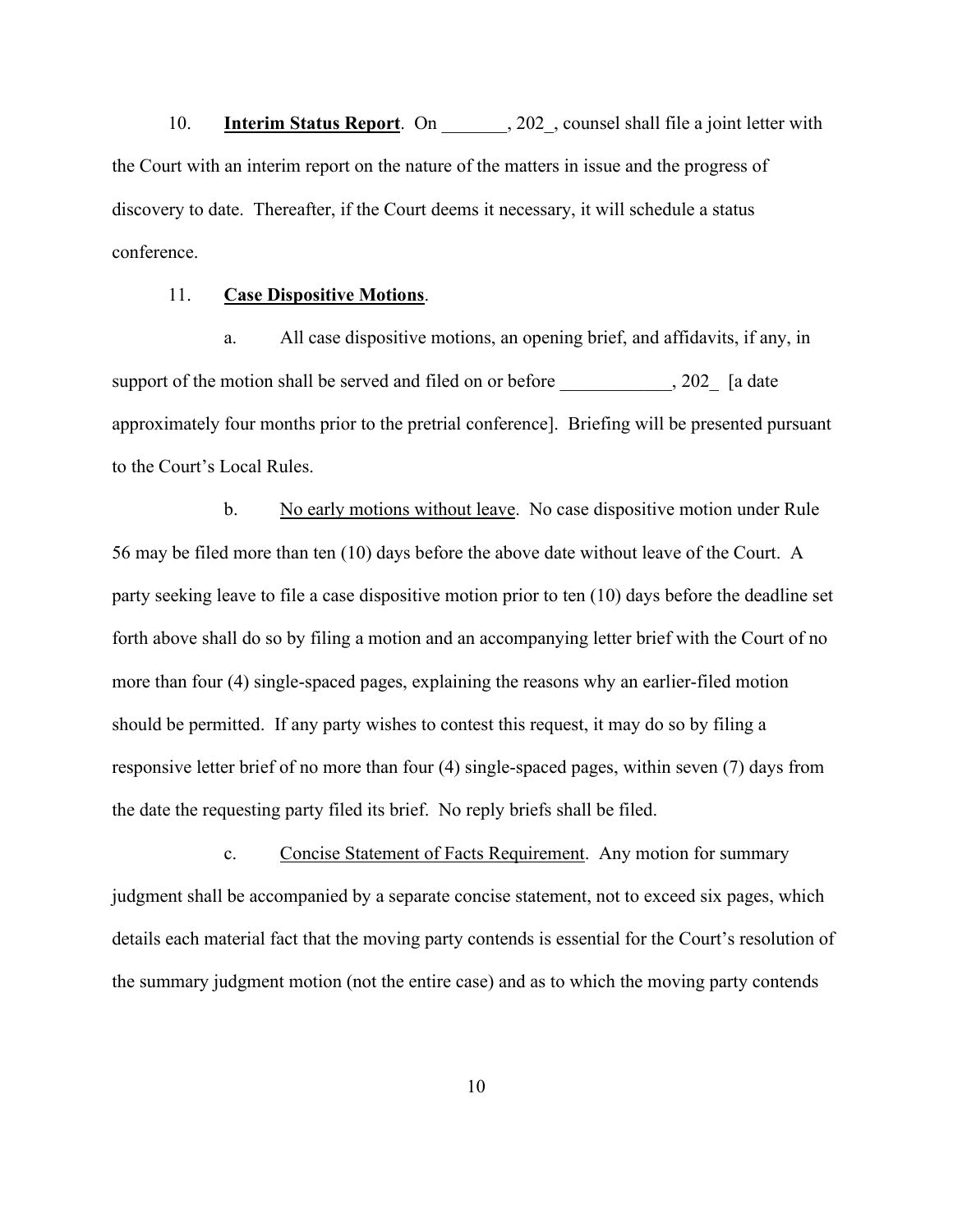there is no genuine issue to be tried. Each fact shall be set forth in a separate numbered paragraph and shall be supported by specific citation(s) to the record.

Any party opposing the motion shall include with its opposing papers a response to the moving party's concise statement, not to exceed six pages, which admits or disputes the facts set forth in the moving party's concise statement on a paragraph-by-paragraph basis. To the extent a fact is disputed, the basis of the dispute shall be supported by specific citation(s) to the record. Failure to respond to a fact presented in the moving party's concise statement of facts shall indicate that fact is not in dispute for purposes of summary judgment. The party opposing the motion may also include with its opposing papers a separate concise statement, not to exceed four pages, which sets forth material facts as to which the opposing party contends there is a genuine issue to be tried. Each fact asserted by the opposing party shall also be set forth in a separate numbered paragraph and shall be supported by specific citation(s) to the record.

d. The moving party shall include with its reply papers a response to the opposing party's concise statement of facts, not to exceed four pages, on a paragraph-byparagraph basis.

12. **Applications by Motion**. Except as otherwise specified herein, any application to the Court shall be by written motion filed with the Court. Any non-dispositive motion should contain the statement required by Local Rule 7.1.1.

13. **Pretrial Conference**. On 202, the Court will hold a pretrial conference in court with counsel beginning at \_\_\_\_\_\_\_\_.m. [The parties should request a date approximately two to four weeks prior to their requested trial date.] Unless otherwise ordered by the Court, the parties should assume that filing the pretrial order satisfies the pretrial disclosure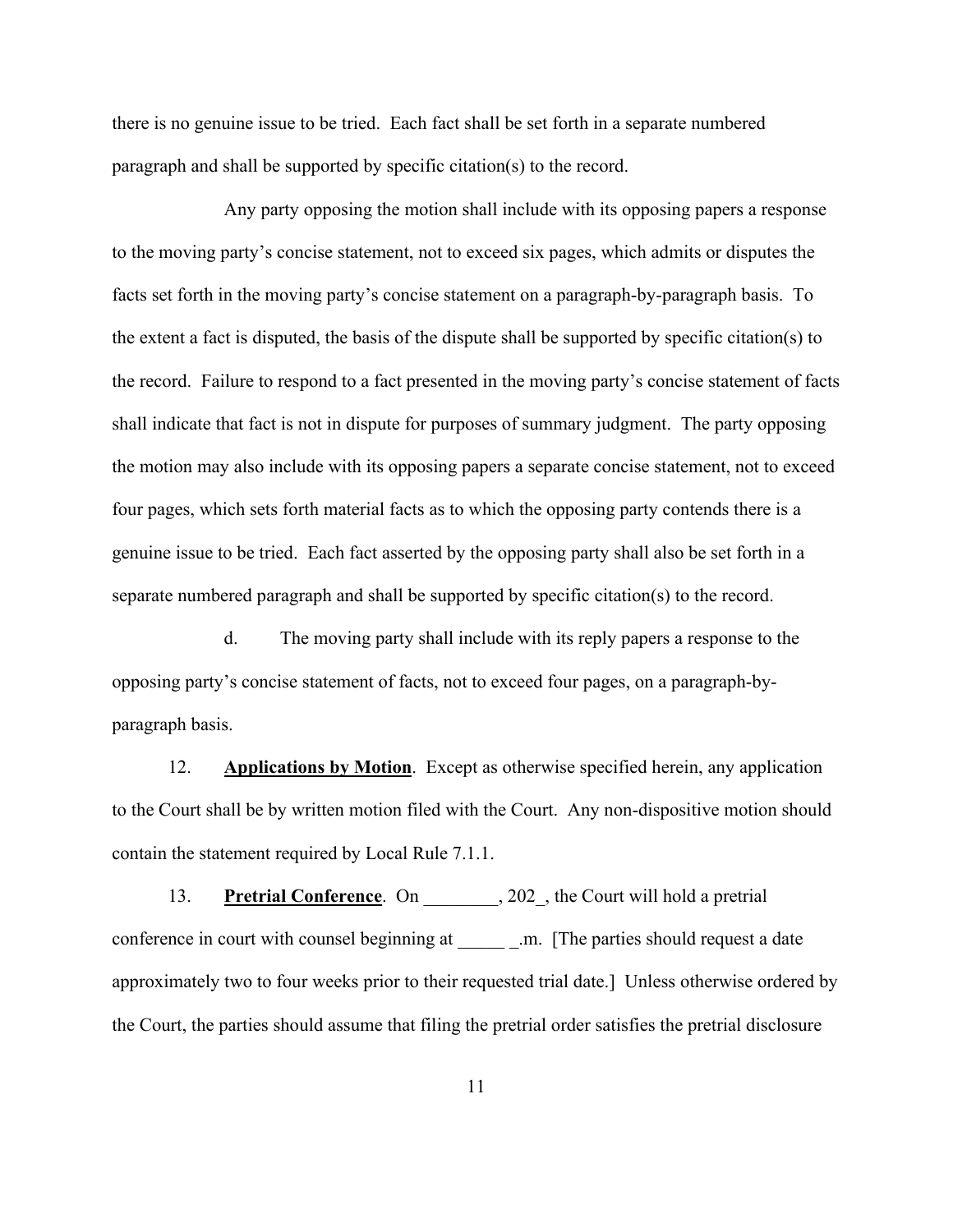requirement of Federal Rule of Civil Procedure 26(a)(3). The parties shall file with the Court the joint proposed final pretrial order with the information required by the form of Final Non-Patent Pretrial Order, which can be found in the "Forms" tab on Judge Burke's section of the Court's website, on or before  $\qquad \qquad$ , 202. [The parties should insert a date no less than seven (7) days before the requested pretrial conference date.] Unless otherwise ordered by the Court, the parties shall comply with the timeframes set forth in Local Rule 16.3(d)(1)-(3) for the preparation of the joint proposed final pretrial order.

14. **Motions** *in Limine*. Motions *in limine* shall not be separately filed. All *in limine*  requests and responses thereto shall be set forth in the proposed pretrial order. Each *SIDE* shall be limited to three (3) *in limine* requests, unless otherwise permitted by the Court. The *in limine*  request and any response shall contain the authorities relied upon; each *in limine* request may be supported by a maximum of three (3) single-spaced pages of argument and may be opposed by a maximum of three (3) single-spaced pages of argument, and the party making the *in limine*  request may add a maximum of one (1) additional single-spaced page in reply in support of its request. If more than one party is supporting or opposing an *in limine* request, such support or opposition shall be combined in a single three (3)-page single-spaced submission (and, if the moving party, a single one (1)-page single-spaced reply), unless otherwise ordered by the Court. No separate briefing shall be submitted on *in limine* requests, unless otherwise permitted by the Court.

15. **Jury Instructions, Voir Dire, and Special Verdict Forms**. Where a case is to be tried to a jury, pursuant to Local Rules 47.1 and 51.1 the parties should file (i) proposed voir dire, (ii) preliminary jury instructions, (iii) final jury instructions, and (iv) special verdict forms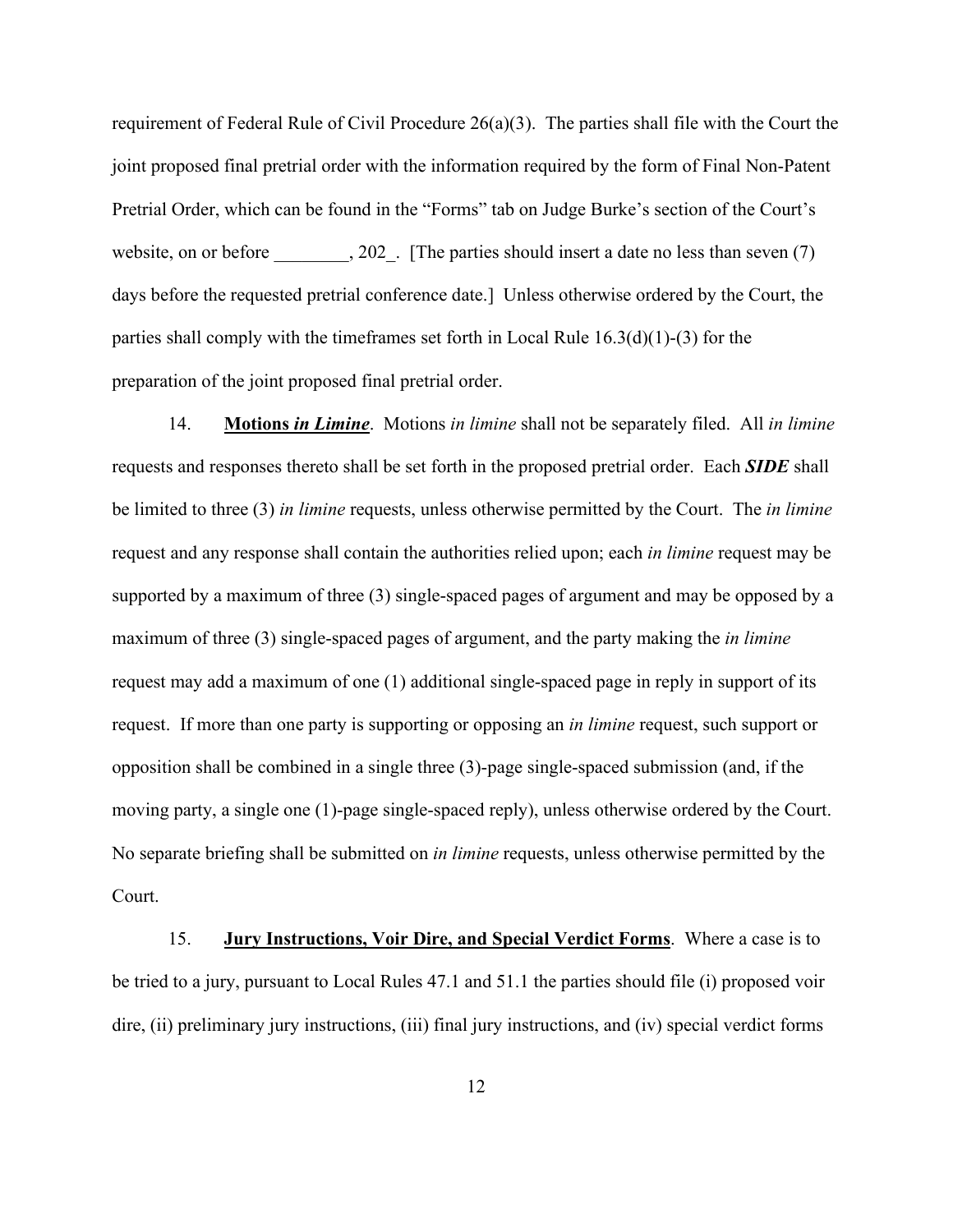three (3) full business days before the final pretrial conference. This submission shall be accompanied by a courtesy copy containing electronic files of these documents, in Word format, which may be submitted by e-mail to the trial judge's staff.

16. **Trial**. This matter is scheduled for a \_\_ day \_\_\_\_ [jury/bench] trial beginning at 9:30 a.m. on \_\_\_\_\_\_\_\_\_, 202\_, with the subsequent trial days beginning at 9:00 a.m. Until the case is submitted to the jury for deliberations, the jury will be excused each day at 4:30 p.m. The trial will be timed, as counsel will be allocated a total number of hours in which to present their respective cases.

> Christopher J. Burke UNITED STATES MAGISTRATE JUDGE